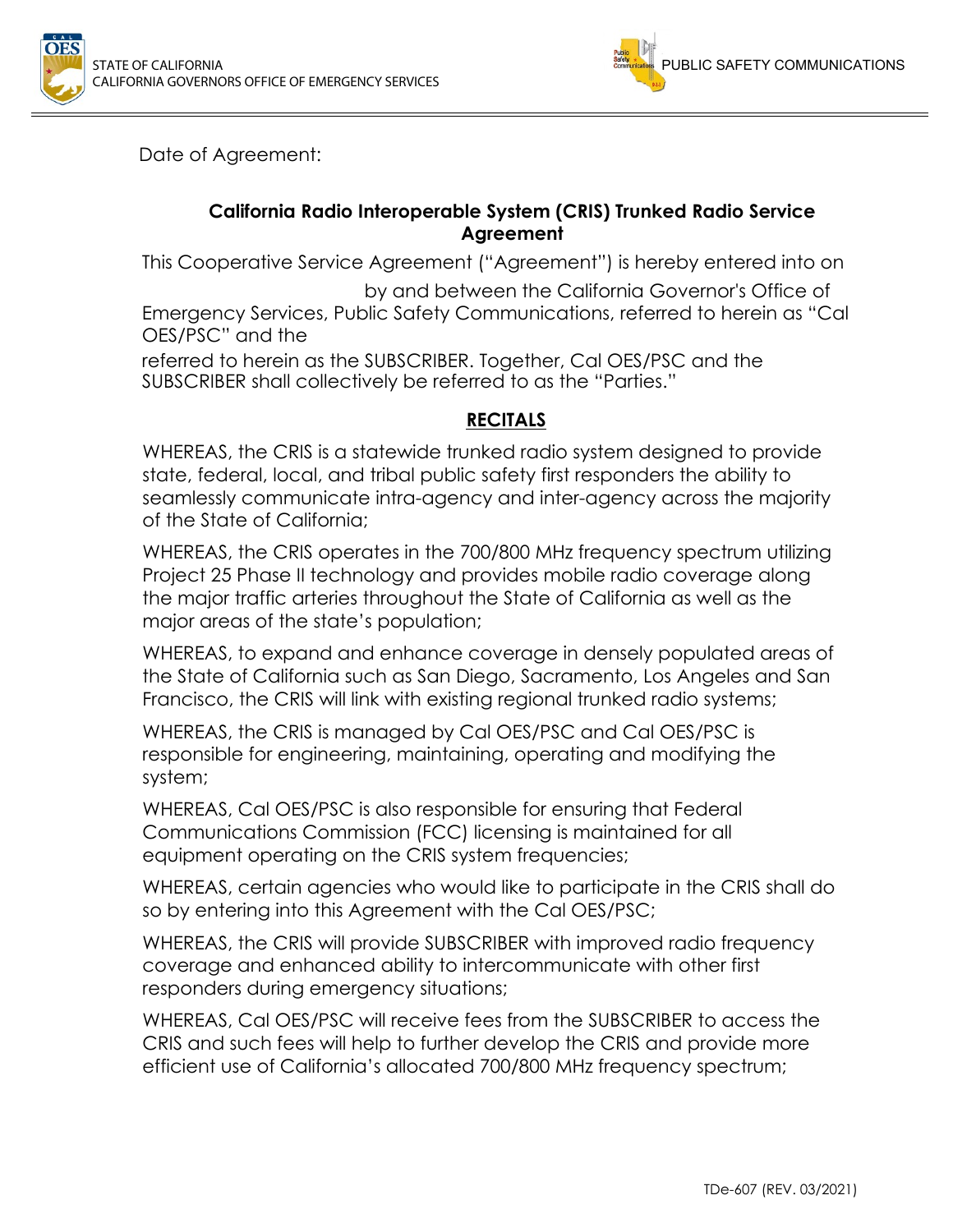



WHEREAS, by signing this Agreement, both Parties benefit by being able to more efficiently coordinate actions in the event of an emergency through a common radio communications system.

NOW, THEREFORE, it is mutually agreed between the Parties hereto as follows:

### **AGREEMENT**

Under this Agreement, Cal OES/PSC shall provide trunked radio services to the SUBSCRIBER through the CRIS. Such services shall be provided based solely on the terms and conditions set forth herein.

## **1. Cal OES/PSC RESPONSIBILITIES**

Cal OES/PSC hereby agrees:

- 1.1. To provide 700/800 MHz trunked public safety radio communications service on a 24 hours per day, 7 days per week, 365 days per year basis to SUBSCRIBER. Cal OES shall provide mobile radio coverage to SUBSCRIBER through the CRIS along major traffic arteries throughout California and in densely populated and rural areas throughout the state. For current predicted coverage, please refer to the CRIS website at www.caloes.ca.gov/CRIS.
- 1.2. To ensure normal system maintenance will be performed as required on a 24 hour per day, 7 day per week, 365 days per year schedule on the CRIS to minimize any system infrastructure down time. Planned outages for scheduled maintenance for CRIS will be posted on the CRIS website. Repairs to the CRIS will be completed as defined under the Outage Reporting Policy at www.caloes.ca.gov/CRIS.
- 1.3. To provide as a basic service to the SUBSCRIBERS where the Primary SUBSCRIBER will pay a monthly SUBSCRIBER fee to utilize the system for dayto-day communications, receive a minimum of one (1) dedicated trunked radio talk group, and access to a minimum of one (1) interoperable talk group. Secondary SUBSCRIBERs will not be required to pay a SUBSCRIBER fee but will only have access to a minimum of one (1) interoperable talk group. Additional talk groups may be assigned by Cal OES/PSC to the SUBSCRIBER as needed.
- 1.4 To charge a monthly SUBSCRIBER fee per unit. The total monthly cost to the SUBSCRIBER will be based on the number of SUBSCRIBER units registered on the CRIS at the beginning of each monthly billing period. The SUBSCRIBER will be charged an administration fee for each separate activation of the radio equipment regardless of number of radios being activated. Refer to CRIS Rate Structure Sheet at www.caloes.ca.gov/CRIS.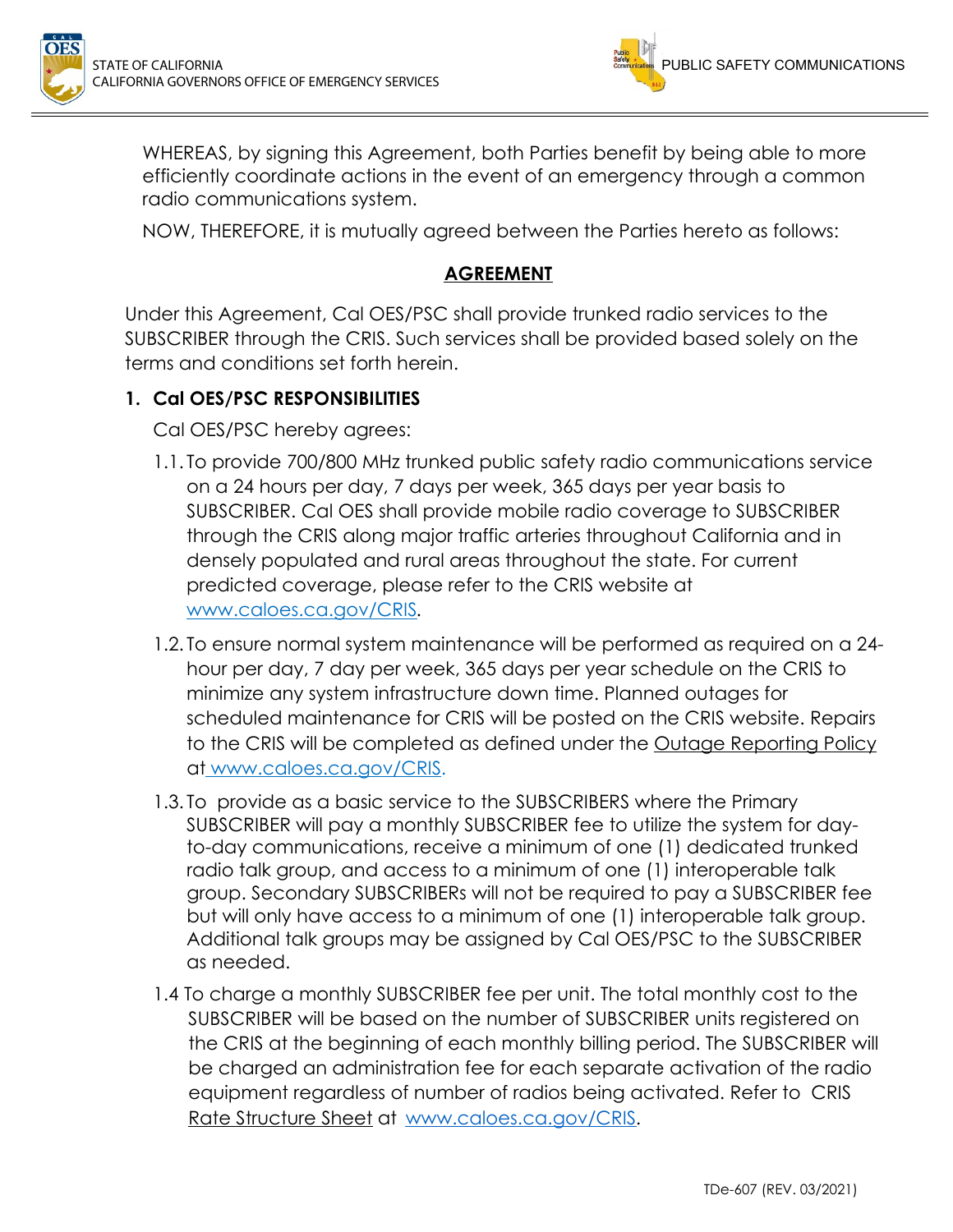



### **2. SUBSCRIBER RESPONSIBILITIES**

SUBSCRIBER hereby agrees:

- 2.1. To pay Cal OES/PSC all fees for the trunked radio system services through the CRIS in the agreed upon timeframe defined in Section 10 of this Agreement.
- 2.2. To keep Cal OES/PSC apprised as to the number of SUBSCRIBER radios utilizing the CRIS system. This shall be accomplished by utilizing forms TDe-115 and TDe-601 at www.caloes.ca.gov/CRIS to update Cal OES/PSC on the radios authorized by the SUBSCRIBER to operate on the CRIS. Activated radios not removed from the CRIS by the SUBSCRIBER shall continue to be charged to the SUBSCRIBER at the agreed upon service rate.
- 2.3. To maintain equipment operating on the CRIS to applicable FCC Title 47 Part 90 Code of Federal Regulations at:

(https://www.fcc.gov/wireless/bureau-divisions/technologies-systems-andinnovation-division/rules-regulations-title-47).

- 2.3.1. State of California SUBSCRIBERS shall utilize Cal OES/PSC for installation, maintenance, and repairs of all agency equipment operating on the CRIS pursuant to California Government Code 15277 and State Administrative Manual Section 4530.
- 2.3.2. Non-State of California SUBSCRIBERS shall be responsible for the installation, maintenance, and repairs of the SUBSCRIBER owned radio equipment including dispatch consoles, base stations, mobile and portable radios. If a Non-State of California SUBSCRIBER does not have the resources for installing, maintaining, or repairing the CRIS equipment, then the SUBSCRIBER may enter into a separate agreement for required services with Cal OES/PSC.
- 2.4.Not to lease, loan, give or provide in any form the agency owned equipment operating on the CRIS to any third party agencies for their use on the CRIS.
- 2.5. To observe and abide by all applicable statutes, laws, ordinances, rules and regulations, including but not limited to those of the FCC, and to operate the equipment in a reasonable manner so as not to cause undue interference with any other agency participants using the CRIS.
- 2.6. To keep all radio communication brief and to the point. Radio system traffic shall be limited to official business only. SUBSCRIBER is responsible for the appropriate use of the system in accordance with the Acceptable Use Policy at www.caloes.ca.gov/CRIS .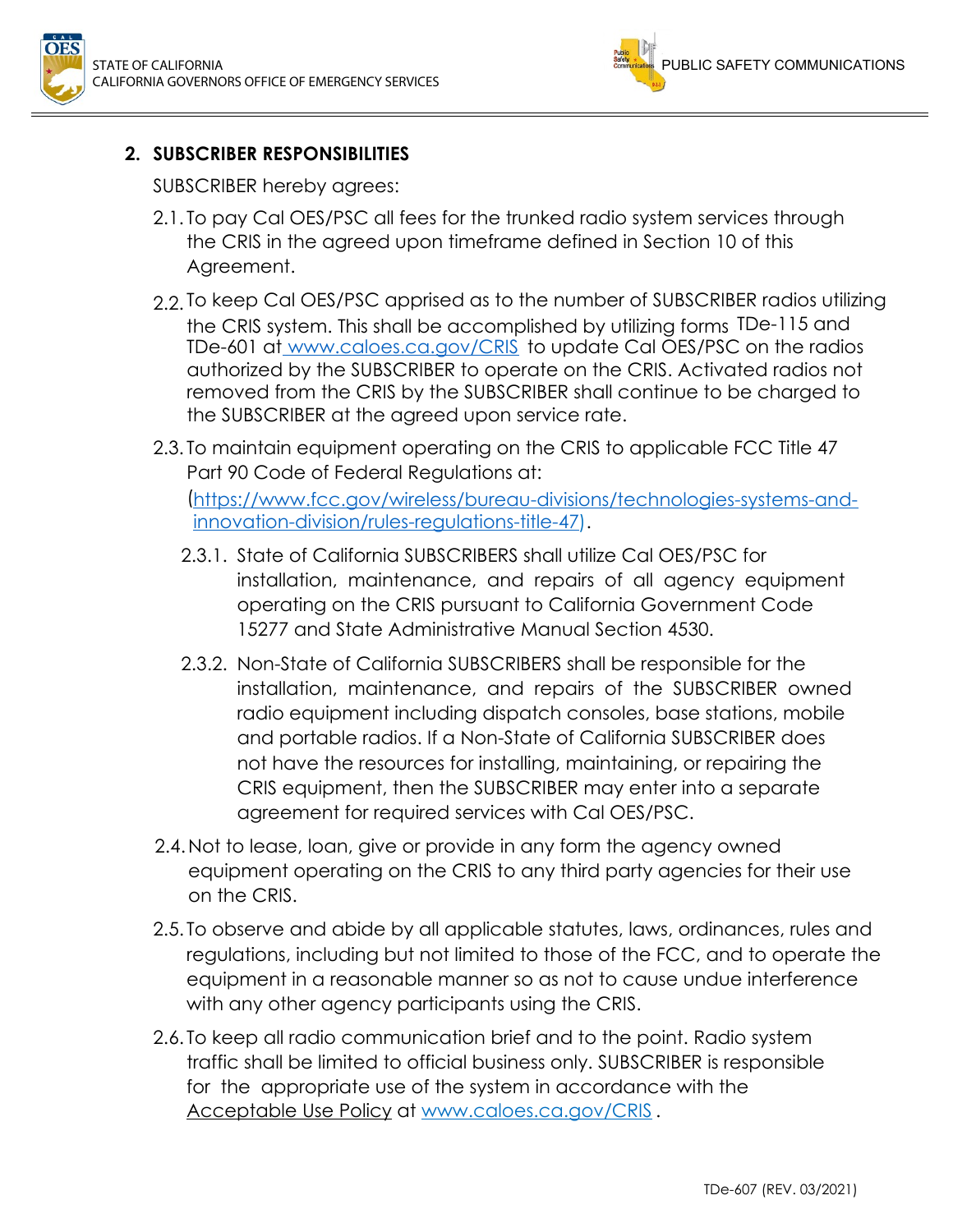



# **3. BILLING**

- 3.1. SUBSCRIBER agrees to pay Cal OES/PSC monthly for the 700/800 MHz trunked radio service through the CRIS. The actual amount of monthly fees will be determined by the number of radios registered on the CRIS system at the beginning of each monthly billing period.
- 3.2. Payment of fees for State of California SUBSCRIBERs using CRIS will be electronically transferred from SUBSCRIBER to the Cal OES/PSC using a billing number.
- 3.3. Non-State of California SUBSCRIBERs will be billed monthly and will remit payment to Cal OES/PSC via check to:

State of California, Governor's Office of Emergency Services Attn: Accounting Office 3650 Schriever Avenue Mather, CA 95655-4203

- 3.4. SUBSCRIBER shall schedule the payment of invoices to the Cal OES/PSC no later than 15 days after receipt of said invoice. If errors are found in the invoice or the SUBSCRIBER disputes the invoice charges or services rendered, the SUBSCRIBER shall immediately notify Cal OES/PSC in writing. Partial payment of an invoice without Cal OES/PSC's approval is prohibited. SUBSCRIBER's failure to make timely payments in compliance with this section may result in action as defined in Section 4, Right to Suspend Service.
- 3.5. It is the SUBSCRIBER'S responsibility to inform Cal OES/PSC of any changes in service.

## **4. RIGHT TO SUSPEND SERVICE**

- 4.1. Cal OES/PSC reserves the right to suspend SUBSCRIBER'S ability to add/remove equipment, modify existing service or add a new service should SUBSCRIBER fail to make timely payment to Cal OES/PSC for the services rendered. If SUBSCRIBER fails to make any payment or fails to perform as required by any other provision hereunder, SUBSCRIBER will be notified in writing of the violation. SUBSCRIBER must correct the violation within 30 days of notice or Cal OES/PSC may suspend SUBSCRIBER's service.
- 4.2. Notwithstanding the above, Cal OES/PSC shall have the right to immediately suspend SUBSCRIBER'S ability to add/remove equipment, modify existing service or add a new service at any time if SUBSCRIBER fails to use the CRIS in accordance with rules and regulations of the FCC or if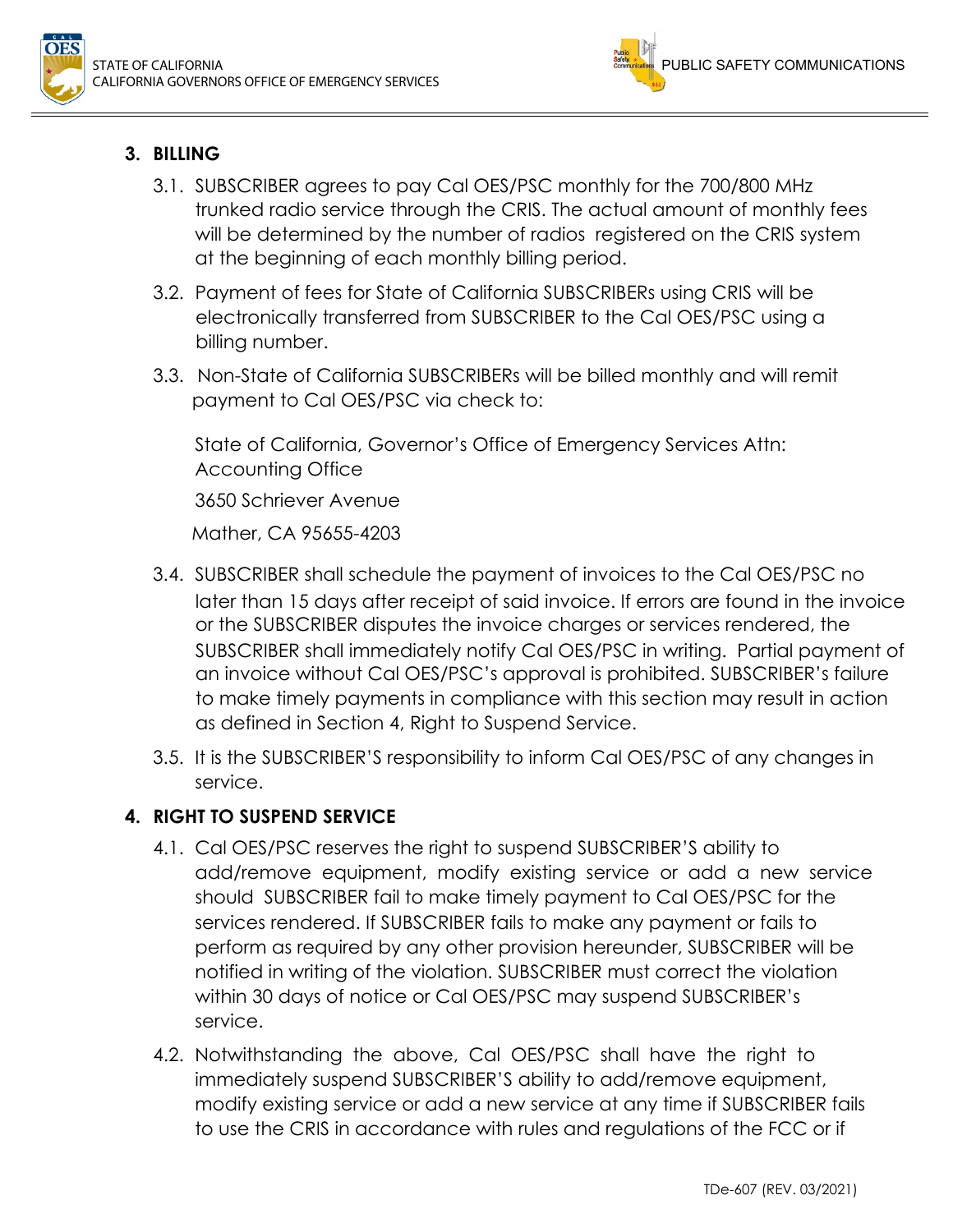



SUBSCRIBER fails to use the CRIS in accordance with applicable laws and regulations, including the terms of this agreement, CRIS policies or attachments thereto.

### **5. RADIO PROGRAMMING**

5.1. All State of California SUBSCRIBER radios shall be programmed for use on the CRIS system by Cal OES/PSC.

System keys may be provided to non-state SUBSCRIBERs or independent private service shops providing a programming service to non-state SUBSCRIBERs for radio programming of the CRIS frequencies into non-state owned equipment. System key requests must be made in writing to Cal OES/PSC. SUBSCRIBER hereby agrees that system keys will be surrendered immediately, if requested by the Cal OES/PSC.

#### **6. COVERAGE**

6.1. The CRIS is designed to provide mobile radio coverage along the State's major traffic arteries as well as 60% of the State's geographical area and 90% of the State's population. SUBSCRIBER understands and agrees that 100% coverage of any area at all times is unrealistic and improbable. Testing and experience with actual field conditions indicate adverse propagation conditions can occur from both natural and manmade conditions. SUBSCRIBER understands and agrees that such events are beyond the reasonable control of Cal OES/PSC.

SUBSCRIBER further understands and agrees that Cal OES/PSC is not providing a warranty of coverage for the CRIS.

#### **7. TALK GROUP PRIORITY**

SUBSCRIBER understands and agrees that it may experience limited or no access to the CRIS during an emergency talk group activation. To ensure that first responders have access to the system during normal and emergency situations, talk group access has been prioritized as follows:

- 7.1.Priority One Emergency Identification
	- 7.1.1. An "Emergency Identification" is defined as the message received when a public safety member calls for immediate assistance by activating an emergency button or switch on the user radio equipment.
- 7.2.Priority Two Public Safety
	- 7.2.1. "Public Safety" includes the normal, daily radio transmissions of law enforcement, fire service, paramedic providers, and disaster preparedness personnel using the CRIS. Agencies generally considered non-public safety, but support law enforcement and fire response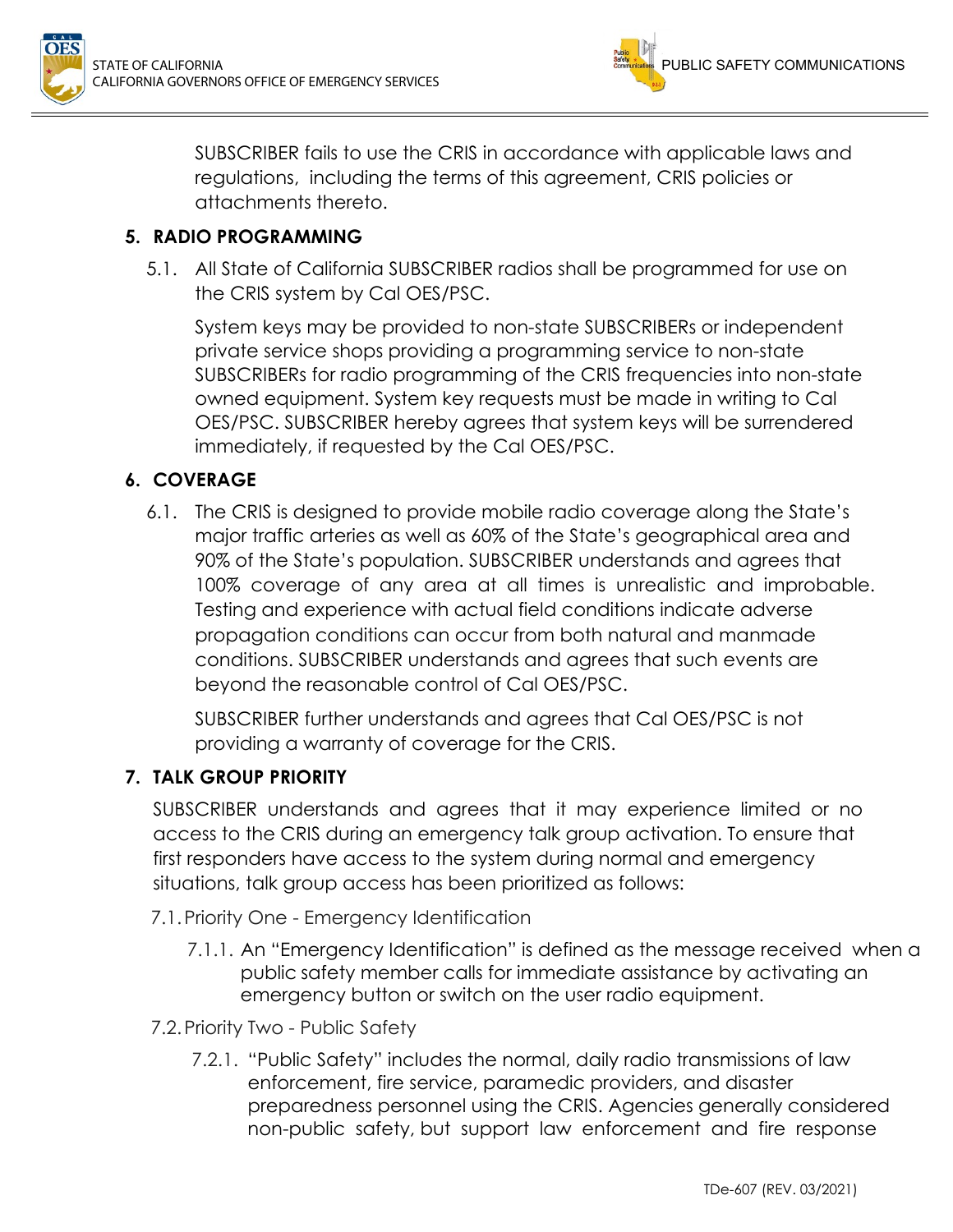

agencies on a regular basis such as California Department of Transportation (DOT), shall be considered as Public Safety in regards to traffic prioritization.

- 7.2.2. "Public Safety" also includes the CRIS users whose typical lower priorities have been temporarily changed to resolve an unusual occurrence or large scale disaster.
- 7.3.Priority Three Non-Public Safety, Special Event
	- 7.3.1. "Non-Public Safety, Special Event" includes planned events involving public service agency participants that are beyond the scope of their normal daily operations.
- 7.4.Priority Four Non-Public Safety, Regular
	- 7.4.1. "Non-Public Safety, Regular" includes the normal daily radio transmissions of public service agencies using the system.

## **8. USE AND EXPANSION OF TRUNKED RADIO SYSTEM**

- 8.1. Cal OES/PSC may, at its sole and exclusive discretion, provide trunked radio system services to other entities through the CRIS. SUBSCRIBER understands and agrees that Cal OES/PSC may entered into other service agreements to provide trunked radio services to certain public safety and non-public safety Subscribers and intends to expand the number of users by entering into new agreements in the future. SUBSCRIBER also understands and agrees that Cal OES/PSC will expand the area covered by the CRIS to improve system performance in the future.
- 8.2. Cal OES/PSC agrees that any expansion of the system will not diminish the ability of SUBSCRIBER to use the CRIS.

## **9. WARRANTIES**

Cal OES/PSC warrants that its management and operation of the CRIS will comply with reasonable and standard industry practices.

#### **10. AGREEMENT TERM - AUTOMATIC RENEWAL**

10.1. The term of this Agreement shall be for one year or for the portion of the year commencing on the Effective Date of this Agreement and shall automatically renew on July 1 st each year thereafter. This Agreement shall automatically extend under the terms and conditions, rates, and charges then in effect for successive one (1) year periods provided that either party may terminate this Agreement at any time by giving to the other party written notice at least ninety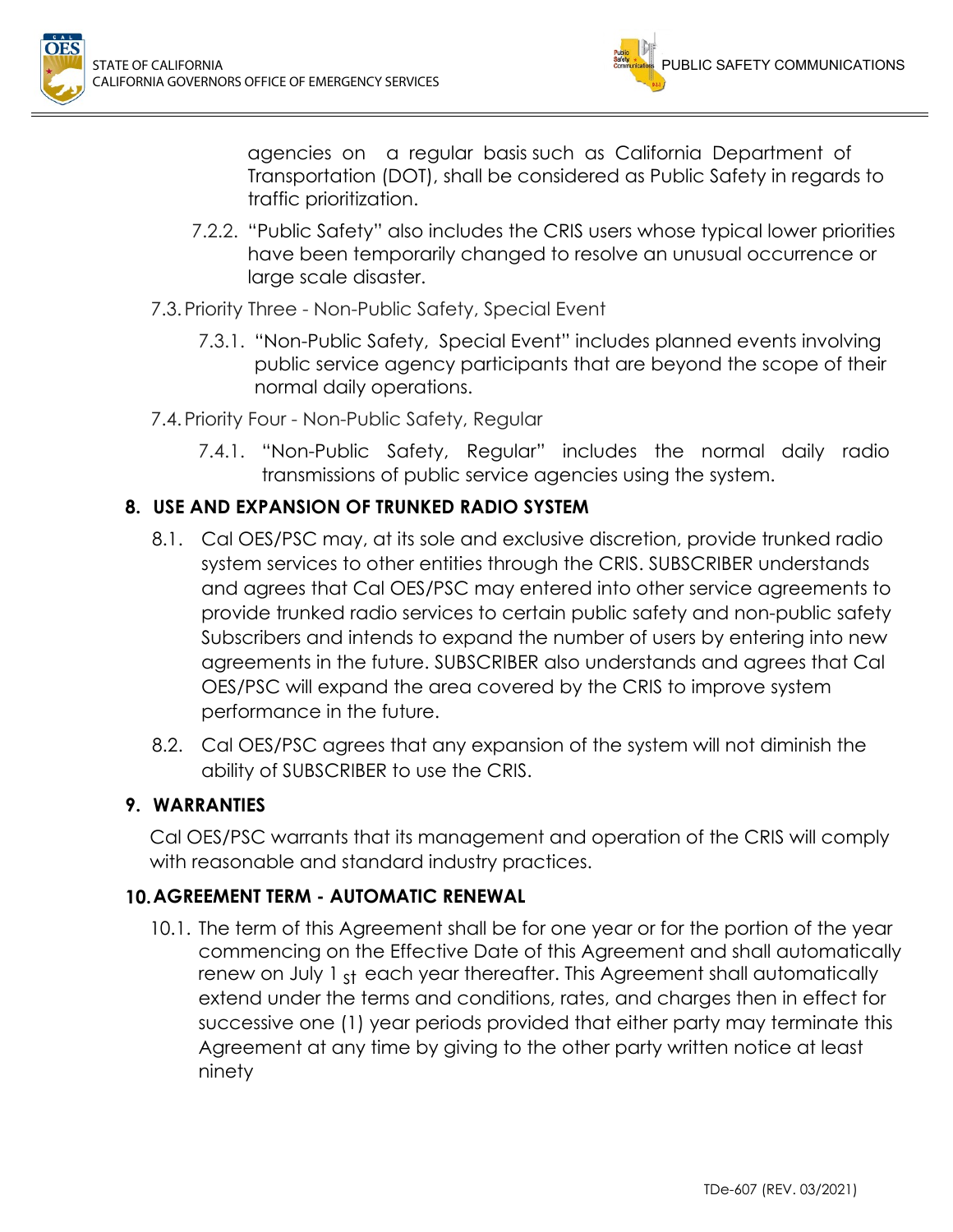

(90) days prior to the termination date or by giving to the other party written notice at least ninety (90) days prior to the end of any one (1) year extension.

10.2. The rates, charges, and fees due and payable by SUBSCRIBER for any annual extension shall be the same as those during the preceding term unless Cal OES/PSC notifies SUBSCRIBER of any changes in the rates, charges, or fees. If, after such notification, SUBSCRIBER does not terminate this Agreement and allows it to automatically renew, charges for the next term shall be at the new rates, charges, and fees set out by Cal OES/PSC in its notification prior to the automatic renewal date.

## **11. INTERRUPTION OF SERVICE**

11.1 Except for actions required by this Agreement, Cal OES/PSC shall not be liable to SUBSCRIBER or any other person for any loss of service or damage resulting therefrom, regardless of the cause. Cal OES/PSC does not assume and shall have no liability under this Agreement for failure to provide, or delay in providing, service due directly or indirectly to causes beyond the control of Cal OES/PSC or its subcontractors, including, but not limited to, acts of God, acts of Governmental entities, acts of the public enemy, strikes, or severe weather conditions. In the event of any failure or delay attributable to the fault of Cal OES/PSC or its subcontractors, SUSBCRIBER agrees that its sole remedy shall be limited to a credit for loss of service.

#### **12. GENERAL PROVISIONS**

12.1. Applicable Law

This Agreement shall be construed in accordance with and governed by the laws of the State of California.

12.2. Amendments

This Agreement may be amended at any time by mutual agreement of the Parties, provided that before any amendment shall take effect, it shall be reduced to writing and signed by both parties.

12.3. Assignment

Neither party shall voluntarily or by operation of law, assign or otherwise transfer this Agreement without the other party's prior written consent. Any purported assignment in violation of this paragraph shall be void.

12.4. Captions

Captions and headings in this Agreement are solely for the convenience of the parties, are not a part of this Agreement and shall not be used to interpret or determine the validity of this Agreement or any of its provisions.